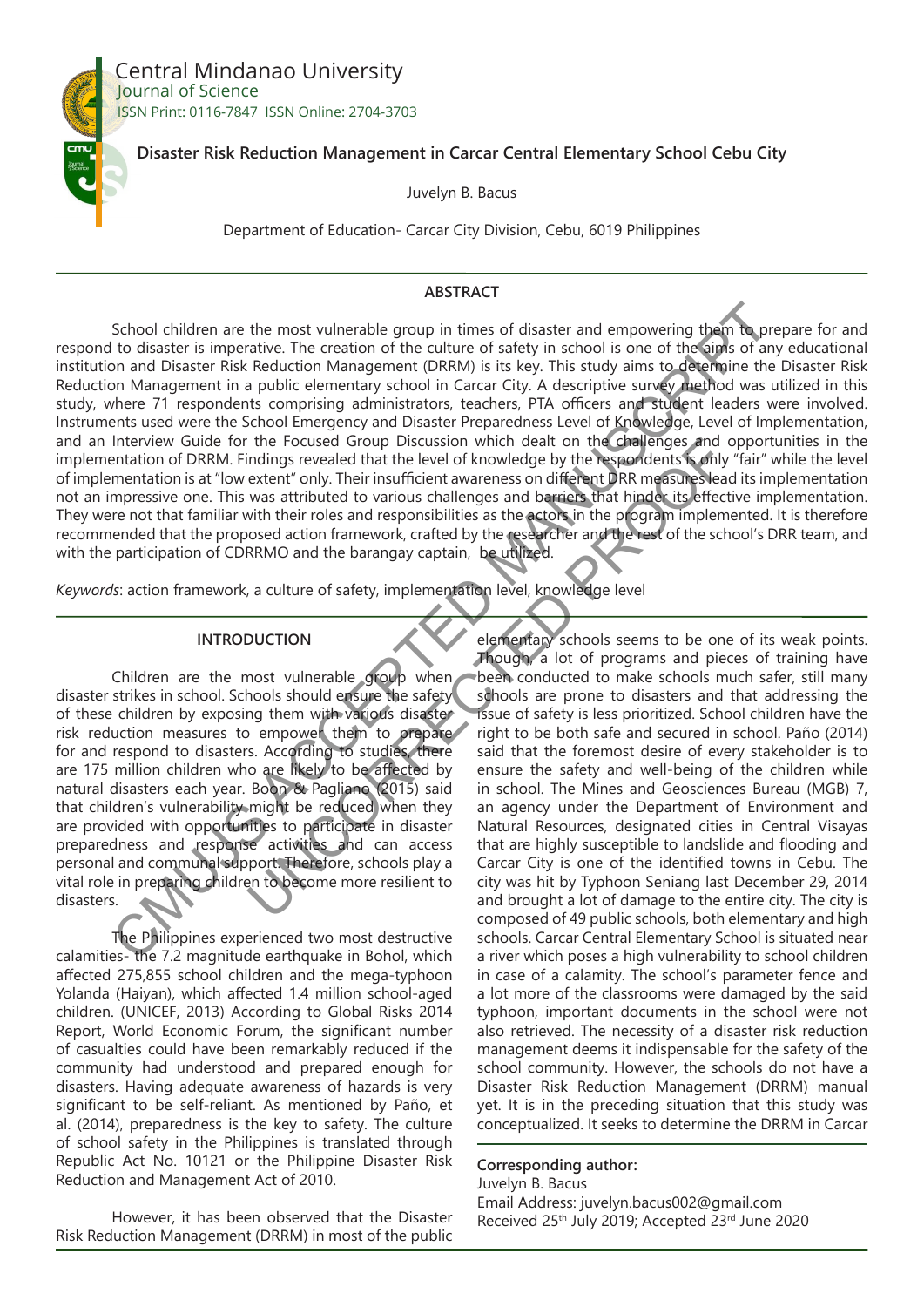Central Elementary School with the hope of providing a workable action framework.

Thus, it is interesting to determine the Disaster Risk Reduction Management in Carcar Central Elementary School, Carcar City Division this School Year 2018 – 2019. The basic questions then would be: First, what is the respondents' level of knowledge on Disaster Risk Reduction Management as to prevention and mitigation, preparedness, response, recovery and rehabilitation? Second, What is the level of implementation of Disaster Risk Reduction Management in terms of the areas mentioned above? Third, What are the challenges and opportunities in the implementation of DRRM?; and lastly, Based on the findings, what action framework may be designed?

#### **METHODOLOGY**

The study was conducted at Carcar Central Elementary School, Carcar I of Carcar City Division, located in P. Nellas St., Poblacion III, Carcar City. The school is situated near a river which is considered as one of the flood-prone areas in the said city. This poses a high vulnerability and hazard in case of a calamity such that last December 29, 2014, the said school was devastated by Typhoon Seniang, as the river overflowed.

This study employed a descriptive survey method of research since it aims to describe the level of knowledge, its level of implementation, and the challenges and opportunities encountered in the implementation of DRRM. Qualitative questions were also formulated to gather the needed data in identifying the problems and prospects of the said program and to validate the qualitative aspect of the study.

The respondents of the study were chosen using purposive sampling. It covered some of the Division Office personnel like the Schools Division Superintendent of Carcar City Division and the Division DRRM Focal Person. The target school in this study was the Carcar Central Elementary School with its school principal, school DRRM coordinator, classroom teachers, and the student leaders.

# **Research Instruments**

Primary data were utilized in this research. A School Emergency and Disaster Preparedness Level

**Table 1**

*Level of Knowledge on DRRM*

of Implementation Instrument using Likert scale was being used in the entire study to assess the level of implementation on DRRM of the school community. It is an instrument adapted from the study of Paño in 2014 entitled "Disaster Risk Reduction Management: A Push for Institutional Safety, Resiliency and Sustainability". It is a tenpage instrument answered by the various sectors of the school, focusing on the four thematic areas of disaster risk reduction management namely: Prevention and Mitigation, Disaster Preparedness, Response and Rehabilitation and Recovery. It made use of a five-point likert scale which aims to determine the disaster risk reduction level of implementation of Carcar Central Elementary School. The five-point likert scale signifies the various extent of implementation with the following interpretations: 5 – very high extent; 4 – high extent; 3 – average; 2 – low extent and 1 very low extent.

For the level of knowledge and the challenges and opportunities encountered in implementing the DRRM, researcher-made questionnaires were designed. The said questionnaires were patterned on the previous instruments discussed above. The level of knowledge questionnaire is a six-page instrument that also uses a likert scale with the following interpretations: 5 – very much knowledgeable; 4 – very knowledgeable; 3 – knowledgeable; 2 – fairly knowledgeable and 1-not knowledgeable at all.

Qualitative questions were also formulated to verify data in identifying the challenges and prospects of the said program and to validate the qualitative aspect in the study. This method has a potential to make detailed description about the existing phenomena, justify current conditions and practices to make solution for improvement. The 15 DRRM indicators stipulated in the interview guide were answered by the respondents during the focusedgroup discussion about the challenges and opportunities. Respondents were encouraged to give their feedback and suggestions about the different factors along with the four thematic areas of DRRM. mementation of UKNM/; and lasting its exact of the two point like scale of the study and the metric of the two points in the study was conducted at Carcar Central For the level of knowledge and the change  $2.5$  low was con in, cancely the studient wave the studient were parties and city. This posses a high discussed above. The level of knowled case of a calamity such that a six-page instrument that also uses as of a considered as one of the

The research instruments were checked and verified by the experts from the field of Disaster Risk Reduction, Dr. Jennifer Paño, Dr. Erik Remoroza and Dr. Isabelo Genegaboas. These three experts were affiliated with Cebu Normal University.

| <b>Thematic Areas</b>                                     | Mean                          | Level                             |
|-----------------------------------------------------------|-------------------------------|-----------------------------------|
| Mitigation and Prevention                                 | 2.63                          | Knowledgeable                     |
| Preparedness                                              | 1.90                          | Fairly Knowledgeable              |
| Response                                                  | 2.51                          | Knowledgeable                     |
| Rehabilitation and Recovery                               | 1.68                          | Fairly Knowledgeable              |
| Average Weighted Mean                                     | 2.18                          | Fairly Knowledgeable              |
| Legend:<br>$4.50 - 5.00 = \text{Very Much Knowledgeable}$ | $2.50 - 3.49$ = Knowledgeable | $1.00 - 1.49 =$ Not Knowledgeable |

3.50- 4.49 = Very Knowledgeable 1.50-2.49 = Fairly Knowledgeable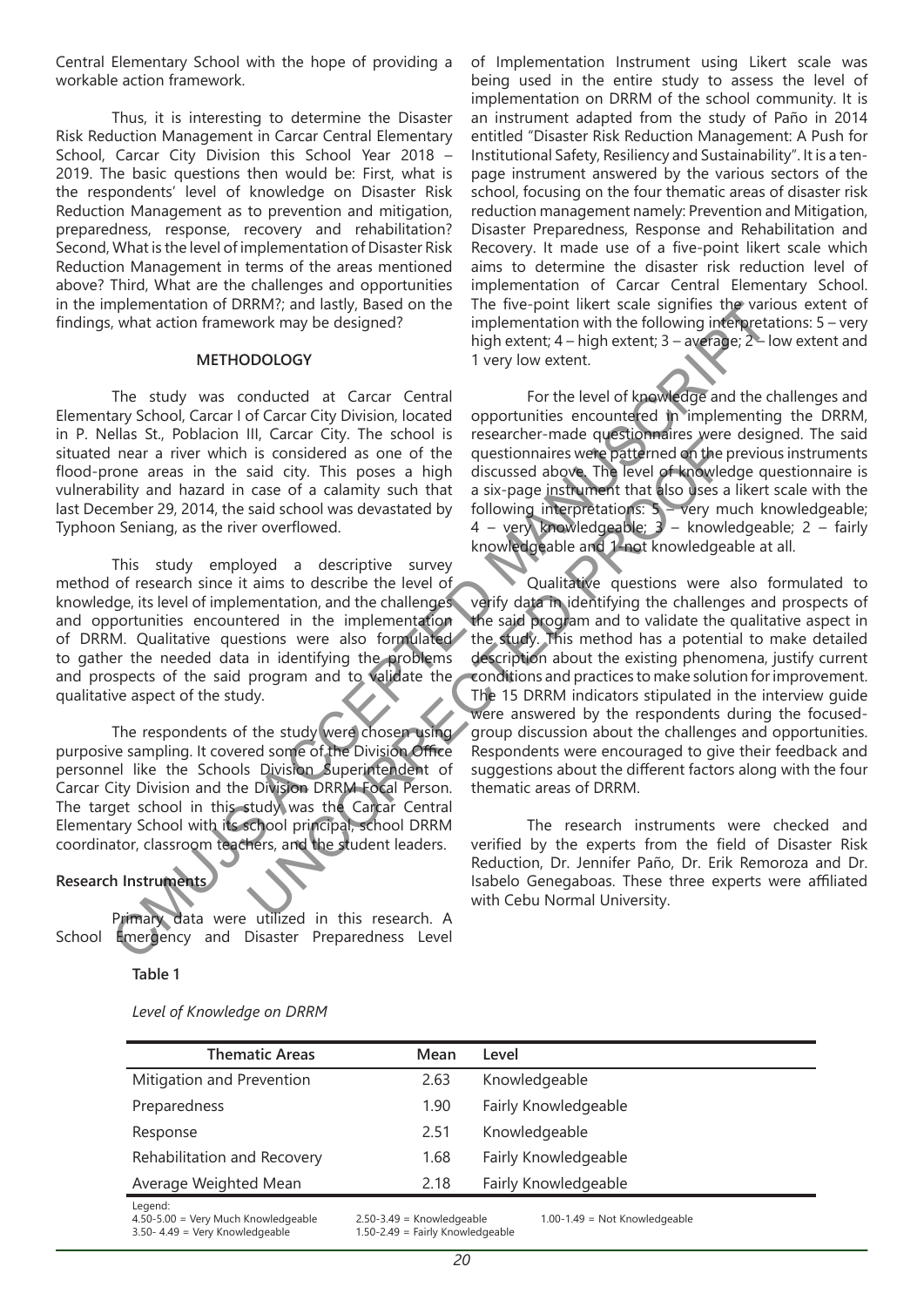#### **RESULTS AND DISCUSSION**

There are four thematic areas in disaster risk reduction in the Philippines. These include 1) prevention and mitigation, 2) preparedness, 3) response, and 4) rehabilitation and recovery.

As shown in Table 1, the respondents were knowledgeable in the area of mitigation and prevention as it got a weighted mean of 2.63. They have enough knowledge about the different measures that will help in lessening the adverse impacts of disasters that may come. Likewise, they were knowledgeable on the engineering techniques that the school must have. This knowledge maybe attributed on their active participation on the training conducted by the Department of Education.

On the area of Disaster Preparedness, respondents perceived themselves to have a fair knowledge since it has only a mean of 1.90 which means that they were a little aware of the things ought to be prepared in an event of calamity. This may be because a few teachers and staff were able to attend pieces of training and that information was not completely cascaded to everyone. Hence, the school community lacks awareness which is necessary to build the culture of safety in school. This negates the study of Paño, et al. which stated that the key to safety is preparedness. As to disaster response, the respondents in this study perceived to be knowledgeable as it got a mean of 2.51 which means that they have adequate awareness with regards to disaster response measures. This means that the constant conduct of emergency drills and involving everyone one as the key actors help them gain the basic knowledge on how to respond in an event of disaster. Se that the school may have described the school of have a successive of the set and the school may be a success to the entire area of Disaster Peparatento feducation.<br>
To the entire area of Disaster Peparatentos, respondi

However, the respondents' knowledge is limited as to the area of preparedness and rehabilitation and recovery. This may mean that the school community lacks with involvement as to executing roles and responsibilities in the implementation process. A lot of disaster measures need to be introduced in depth for them to execute what they supposed to.

To sum- up with, having only a fair knowledge on DRRM implies that the children in school are not that secured when disaster strike. One of the goals stipulated in Comprehensive School Safety is to protect students and educational personnel from death and injury in schools. Apart from this, children should be empowered to become self-reliant, hence rigid training for all school personnel is recommended to acquire basic knowledge on DRR. As stated by Weichselgartner & Boon (2015), knowledge is required in incorporating different DRR measures.

Disaster Risk Reduction Management encompasses the four areas. As presented in the above table, the four areas of DRRM were implemented in low extent. Hence, the implementation process is not impressive. However, the school to have a successful outcome, the school personnel should have the adequate awareness regarding the entire areas. The awareness will serve as the base line for its implementation.

The school's overall implementation on DRRM as perceived by the respondents under the area of mitigation and prevention got only a weighted mean of 2.19 which corresponds to low extent. This may be because the school is just newly guided and has just participated lately on different DRR training. Thus, a great performance is not expected but, should and must be improved.

Same with its disaster preparedness, a low extent in its implementation implies that the school's emergency and disaster preparedness plan is not effectively executed. The school community is ineffectively performing their roles and responsibilities. This may be attributed to the fact that school personnel were bombarded with so many functions in the department. Moreover, executing one's responsibilities without a deep understanding of its vision and value may also be the reasons for this. As suggested by UNISDR (2010), teachers should take an active role in DRRM since they are always in contact with the students. Thus, it is a great challenge to every administrator to heighten the motivation of teachers in performing such responsibilities and involving every teacher to participate in training. Contract of the school different of the area of the control of the area of the school different DRR training. Thus, a great the school different DRR training. Thus, a great who everyone. Hence, the school different DRR tr

In the area of disaster response, which has the highest mean of 2.47, though it was still implemented to a low extent, shows that the school has great gaps to be

**Table 2**

| <b>Thematic Areas</b>       |                                                                                                                                                               | Mean | Level      |  |
|-----------------------------|---------------------------------------------------------------------------------------------------------------------------------------------------------------|------|------------|--|
| Mitigation and Prevention   |                                                                                                                                                               | 2.19 | Low Extent |  |
| Preparedness                |                                                                                                                                                               | 2.03 | Low Extent |  |
| Response                    |                                                                                                                                                               | 2.47 | Low Extent |  |
| Rehabilitation and Recovery |                                                                                                                                                               | 2.32 | Low Extent |  |
|                             | Average Weighted Mean                                                                                                                                         | 2.25 | Low Extent |  |
| Legend:                     | $4.50 - 5.00 = \text{Very High Extend}$<br>$3.50 - 4.49 =$ High Extent<br>$2.50 - 3.49 = Average$<br>$1.50 - 2.49 =$ Low Extent<br>$1.00 - 1.49 =$ Low Extent |      |            |  |

*Level of Implementation of DRRM among the Four Thematic Areas*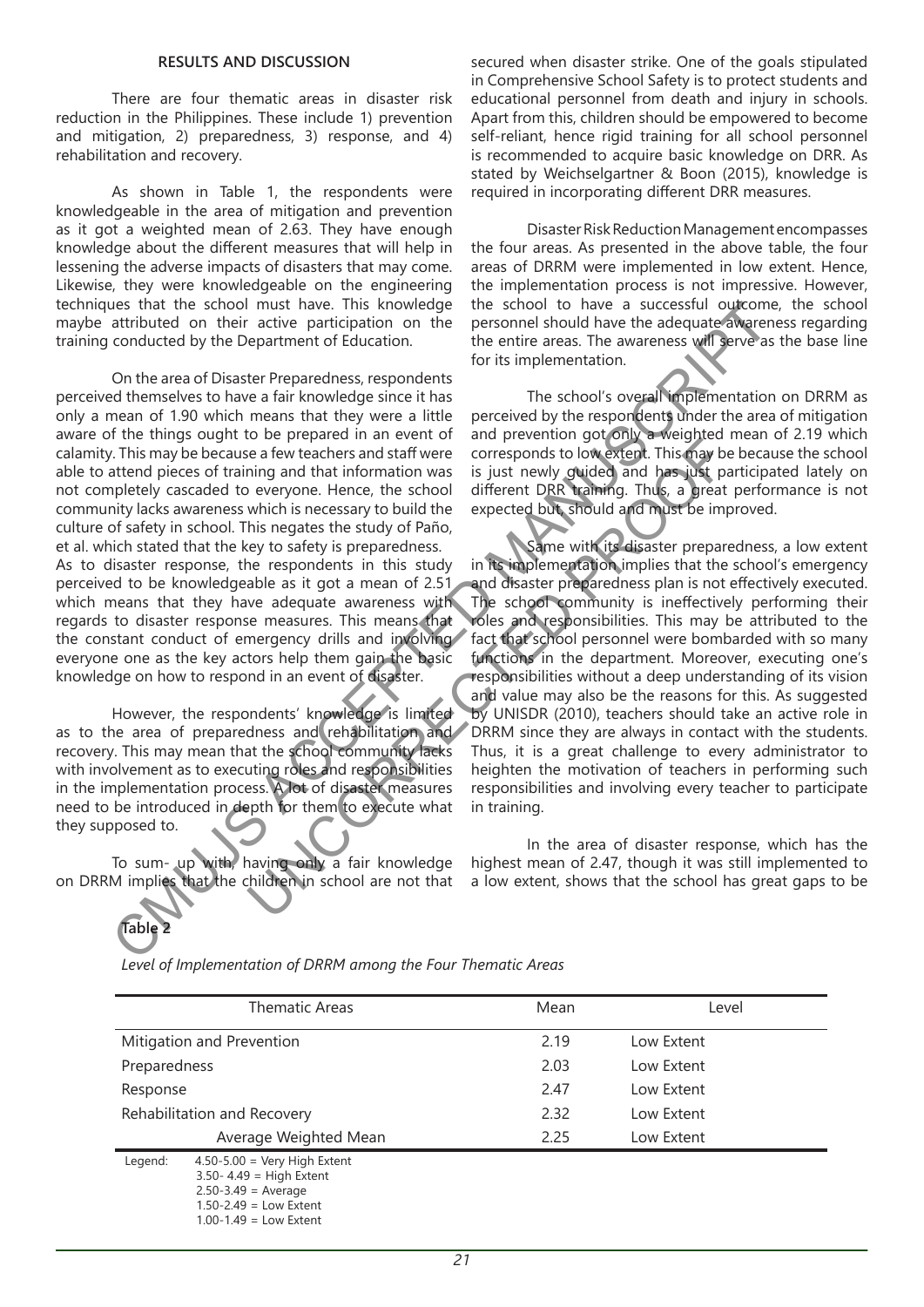addressed to make improvement in its implementation process. This further implies that conducting regular emergency drills is not enough to ascertain that the school is disaster responsive. Nevertheless, if the rest of the parameters pertaining to school emergency drills will be undertaken, improvement towards being responsive actors in an event of disaster will improve.

Lastly, the low extent in its implementation level in the area of disaster rehabilitation and recovery may indicate that the school community was not effectively involved in these activities, thus they were unaware of other things to be done after a disaster. This can also be attributed to the fact that these activities entail big amount of budget and that collaboration of manpower to facilitate the activities are at hand.

Table 3 reveals the different challenges and opportunities encountered in the implementation of Disaster Risk Reduction Management. Weaknesses are always part of any newly implemented program. This does not entail that the program was a failure. This only means that there is always room for improvement. The respondents in this study pointed out some challenges that somehow hinder the effective implementation of DRRM. These are as follows; ed to the actual three activities entire to the search in the proportion in the control interact in the conduction of the actual conductive and that collaboration of manpower to facilitate other possibilities that will hel

**Lack of Resources Committed to DRRM** as stated in the World Disaster Report in 2002, DRRM budget was set aside due to major conflict across the globe. The same thing in the Department of Education, a lot of programs were taken care of. In implementing a program, budget allocation is needed. Respondent 1 claimed that the school has an insufficient budget for a fire extinguisher. She further says that… mynchinesed program was a failure. This only that...<br>
In pointed out some challenges "It's unclear as to whom we will be appear was a failure. This only that...<br>
In commete our form the effective implementation of this per

*"How can we know how to use a fire extinguisher? We don't have any experience on how to manipulate it. We are just given instructions on how to use it."*

With this, the respondent suggests that DRRM allocation must be included in SIP and strengthening partnership with stakeholders and agencies seem to be of great help.

**Unavailability of an emergency warning system** opposes the mandate of RA 9514 or The Revised Fire Code of the Philippines to have fire alarms in schools. Respondent 2 said...

*"We don't know, and we are confused if that bell is for the drill, recess time or just for the arrival or garbage collector."*

With the use of a school bell only, early warning signals may not be understood. Respondent 3 added that the population staying at the back could not hear the sound; they just knew that emergency drill was on-going since other classes already went out from their rooms. This further opposes the suggestion of UNISDR (2010) that warnings must be timely and understandable.

**Limited Space** to be used during evacuation assembly is one of the reasons why children cannot correctly execute the actions and measures they have

learned. This is due to the current building constructions in the school. Respondent 4 emphasized that...

*"It is challenging for the children to evacuate because of the limited space, we even occupy areas which are not supposed to be stayed due to current building constructions, anyway if installation is done, the space intended can be used."*

With this, having the exit routes as well during the evacuation drill seems to be very difficult because of the large population. Twigg (2004) said that operational size influences the rate of change, and this variable is beyond teacher's control. However, teachers continue to look for other possibilities that will help to address the gap.

**Unclear Task Designation** due to the recent movement in the organization becomes another challenge in the implementation process. The turning over of roles and designation is not yet finalized; hence creating effective communication is hindered. Respondent 5 said that…

*"It's unclear as to whom we will be approached, if we go to this person, we will then be recommended to go to another person. They do not know their roles."*

With this scenario, the school is having a hard time in cascading information previously learned, and that intervention of administrators in this area must be executed.

Lack of experience in the conduct of several disaster measures is the reason why some vital DRR measures were not realized. Because of unawareness on the actual conduct of environmental assessments, many actions were left aside. As mentioned by Respondent 6…

*"We don't even have experience that LGU or an NGO will be around when we will have our hazard mapping, how much more on the actual conduct of environmental assessments."*

The school has just guided with the technical assistance of a certain NGO on how to conduct environmental inspections per classroom. However, due to time constraints and huge population, since PTA officers were also part of the crowd, the school community was not able to grasp all the things being taught. And that further activity and feedbacking must be done to improve and achieve the target.

# **Proposed Action Framework**

#### **Rationale:**

Unquestionably, the objective of Disaster Risk Reduction Management is both noble and attainable. However, in order for DRRM implementation to fully work and achieve its purpose, all the elemental requisites of its implementation should be in place. The most significant of these requisites is the awareness of all the actors about the basics of DRRM that play a vital role in the program.

The successful DRRM implementation needs diligent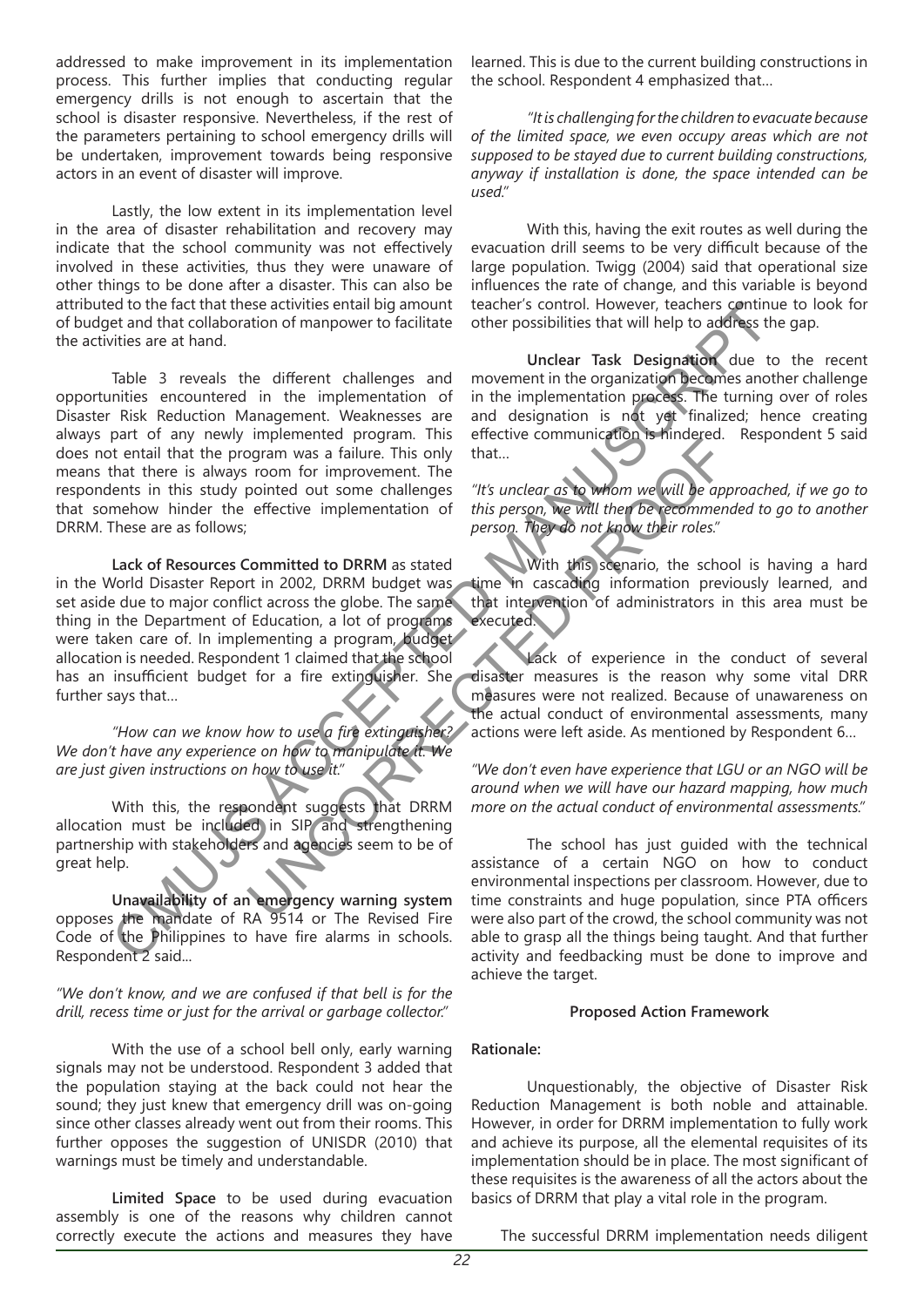and courageous personnel. Unfortunately, though, the teachers in Carcar Central Elementary School of Carcar City Division had so many apprehensions when the programs started. This concern is traceable to lack of appropriate training. To rectify this, an Action Plan is formulated by the researcher together with the Division DRRM Focal person, the school DRRM coordinator and the whole DRRM school team. The plan was based on CDRRMO's disaster risk assessment/evaluation which aims to supplement the knowledge and to enable them to develop lifelong skills in the DRRM implementation.

# **Objectives:**

## **CONCLUSION**

## **Table 4**

knowledge gained by the respondents on different DRR measures is not enough. They were not highly involved in DRRM. Their insufficient awareness on different DRR measures lead its implementation not a successful one. The following summarizes the result:

- 1. The School Community was fairly knowledgeable on the various actions and measures on Disaster risk Reduction.
- 2. The school's implementation level is at a low extent only.
- 3. Several challenges and opportunities were encountered by the respondents in the implementation of DRRM.
- 4. An Action Framework was formulated to enhance the knowledge level and its implementation level on Disaster Risk Reduction Management.

# **RECOMMENDATIONS**

- 1. that the Disaster Risk Reduction Management allocation may be included in the School Improvement Plan (SIP)
- 2. that Carcar City Division may allocate resources for

| remediated and ultimately, successful implementation<br>of the Disaster Risk Reduction Management in Carcar<br>City Division. Focused on this goal, the program purposely<br>outlines activities that will enrich the basic knowledge of<br>the administrators, teachers and students about DRRM as<br>well as hone their skills in its implementation. Table below<br>presents the suggested action plan. | The action framework will secure the corrected,                    |                                                              | 4.                                                                   | An Action Framework was formulated to enhance<br>the knowledge level and its implementation level on<br>Disaster Risk Reduction Management.<br><b>RECOMMENDATIONS</b><br>From the evaluation of the relevant aspects<br>in the implementation of the Disaster Risk Reduction<br>Management of the school in Carcar, City, the researcher<br>submits the following recommendations: |                                                                           |                                                                                                                                                  |  |
|------------------------------------------------------------------------------------------------------------------------------------------------------------------------------------------------------------------------------------------------------------------------------------------------------------------------------------------------------------------------------------------------------------|--------------------------------------------------------------------|--------------------------------------------------------------|----------------------------------------------------------------------|------------------------------------------------------------------------------------------------------------------------------------------------------------------------------------------------------------------------------------------------------------------------------------------------------------------------------------------------------------------------------------|---------------------------------------------------------------------------|--------------------------------------------------------------------------------------------------------------------------------------------------|--|
| <b>CONCLUSION</b>                                                                                                                                                                                                                                                                                                                                                                                          |                                                                    |                                                              |                                                                      | that the<br>Disaster Risk Reduction Management<br>1.                                                                                                                                                                                                                                                                                                                               |                                                                           |                                                                                                                                                  |  |
| preparedness, helping children and the rest of the<br>community more aware of what DRR is. However, the                                                                                                                                                                                                                                                                                                    | The school has done the necessary emergency                        |                                                              | 2.7                                                                  | Plan (SIP)                                                                                                                                                                                                                                                                                                                                                                         |                                                                           | allocation may be included in the School Improvement<br>that Carcar City Division may allocate resources for                                     |  |
| Table 4                                                                                                                                                                                                                                                                                                                                                                                                    |                                                                    |                                                              |                                                                      |                                                                                                                                                                                                                                                                                                                                                                                    |                                                                           |                                                                                                                                                  |  |
| <b>Action Plan</b>                                                                                                                                                                                                                                                                                                                                                                                         |                                                                    |                                                              |                                                                      |                                                                                                                                                                                                                                                                                                                                                                                    |                                                                           |                                                                                                                                                  |  |
| <b>CONCEPTS TO</b><br>BE APPLIED/<br>SHARED                                                                                                                                                                                                                                                                                                                                                                | <b>ACTIVITIES OR</b><br><b>PROJECTS &amp;</b><br><b>OBJECTIVES</b> | DATE AND<br><b>DURATION</b><br>(beginning &<br>ending dates) | <b>HUMAN</b><br><b>RESOURCES</b><br>NEEDED                           | <b>FINANCIAL</b><br><b>RESOURCES</b><br><b>NEEDED</b>                                                                                                                                                                                                                                                                                                                              | <b>MATERIALS</b><br><b>AND OTHER</b><br><b>RESOURCES</b><br><b>NEEDED</b> | <b>INDICATORS</b><br>OF SUCCESS                                                                                                                  |  |
| <b>DRR</b><br>Knowledge<br><b>Building</b><br>School Safety<br>Concept                                                                                                                                                                                                                                                                                                                                     | Training-<br>workshop                                              | October 23,<br>2019                                          | SEEDS Asia,<br><b>SDRRM</b> Team<br>and the teach-<br>ers            | Php 3,000.00                                                                                                                                                                                                                                                                                                                                                                       | projector<br>manila paper,<br>markers, meta<br>cards                      | 95-100% of<br>the teachers,<br>PTA represent-<br>atives, Student<br>leaders will<br>join the<br>workshop<br>/training                            |  |
| Learning<br>PAGASA/<br><b>PHIVOLCS</b><br>updates,<br>preparedness<br>measures                                                                                                                                                                                                                                                                                                                             | Symposium<br>Earthquake<br>drill                                   | October 24,<br>2019                                          | Resource<br>Speakers From<br>PAGASA and<br><b>PHIVOLCS</b>           | Php 2,000.00                                                                                                                                                                                                                                                                                                                                                                       | projector<br>manila paper,<br>markers, meta<br>cards                      | 95-100% of<br>the teachers,<br>PTA represent-<br>atives, Student<br>leaders will<br>join the<br>symposium<br>/training                           |  |
| Learning about Fire Drill<br>fire and how<br>to fight fire.<br>Applying<br>First aid<br>procedure                                                                                                                                                                                                                                                                                                          | Drill on first<br>aid-application                                  | October 25,<br>2019                                          | Bureau of Fire<br>Protection<br><b>CDRRMO</b><br>(Mr. Kim<br>Lauron) | Php 5,000.00                                                                                                                                                                                                                                                                                                                                                                       | projector                                                                 | 95-100% of<br>the teachers,<br>PTA represent-<br>atives, Student<br>leaders will<br>join the<br>Emergency<br>drills and first<br>aid application |  |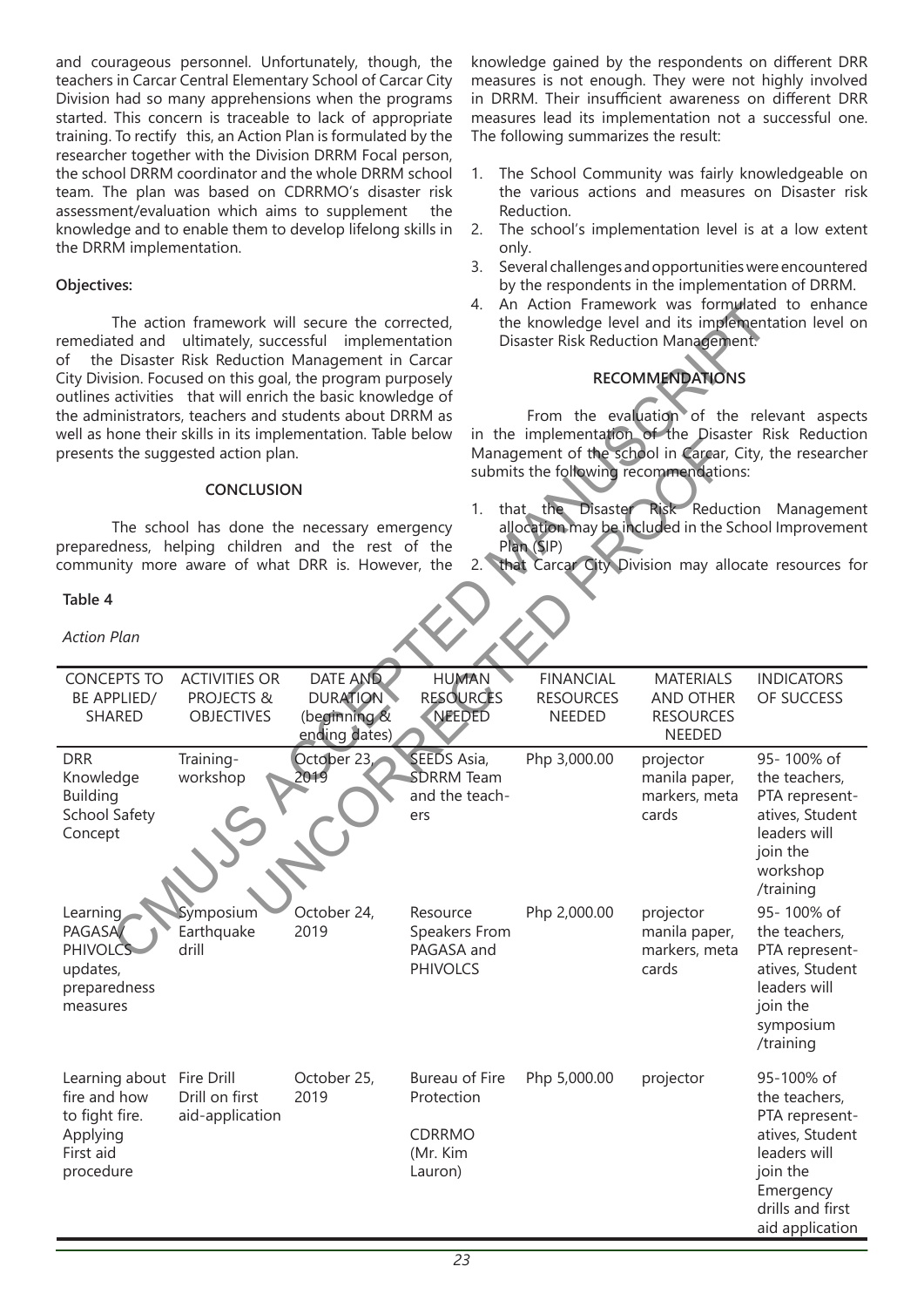the DRR programs to be conducted to administrators, teachers, and students to involve them further and to build better awareness about DRR

3. that Carcar Central Elementary School, together with some division personnel may use the action framework formulated by the researcher which geared towards the effective implementation of DRRM. The action framework should, among others:

a. design assessment methods that will accurately evaluate the awareness of teachers and students on DRR :

b. provide training to overcome issues on the lack of know-how

and skills of the administrators, teachers and students, and thereby, motivate them in committing themselves in the DRRM implementation.

c. conceptualizes and come up with localized DRR activities in integrating DRR into lessons.

- 4. that teachers may be provided with training to acquire deeper awareness and new techniques in facilitating disaster preparedness measures; and
- 5. that the students and the whole school community may be made aware on the implementation of the DRRM through advocacy campaign.

# **REFERENCES**

- Akumu, O. (2013). Disaster Awareness and Preparedness of Secondary Schools in Homa Bay, Kenya. Retrieved: https://bit.ly/2VRZ8zy
- Boon, H. & Pagliano, P. (2015) Disaster Education Australian Schools. Article in Australian Journal of Environmental Education · Retrieved: https://www. researchgate.net/publication/277619629
- Kwach, J. (2018). Strategy in Implementation Process: meaning and components Retrieved:https://www. tuko.co.ke/286159-strategy-implementation-processmeaning-components.html#286159

Lopez, A. & Sales, E. (2018). Level of Compliance with the Risk Reduction and Disaster Preparedness Program among Public Secondary Schools in Buenavista, Bohol. Retrieved: https://bit.ly/2AExfSL

- Muttarak, R. & Pothisiri, W. (2013) The Role of Education on Disaster Preparedness: Case Study of 2012 Indian Ocean Earthquakes on Thailand's Andaman Coast. Ecology & Society, 18 (4). pages. 1-16. ISSN 1708-3087 Retrieved: http://epub.wu.ac.at/5778/
- Najafi, M., Ardalan, A., Akbarisari, A., Noorbala, A. & Elmi, H. (2017). The Theory of Planned Behavior and Disaster Preparedness. Retrieved: http://bit.ly/2LdEmW4
- Paño, J. (2014). Disaster Risk Reduction Management: A Push for Institutional Safety, Resiliency, and Sustainability.
- Paño, J., Abao, E.,& Boholano, H. (2015). Higher Education Institutions' Risk Reduction Implementation: Victor or Victim?. *Management and Administrative Sciences Review*. Retrieved: http://bit.ly/2B2oqS3
- Petal, M. (2008). Disaster Prevention for Schools Guidance for Education Sector Decision-Makers Consultation version.Retrieved:https://www.preventionweb.net/ files/7344\_DPforSchoolssm.pdf
- The Lawphil Project (2008):Revised Fire Code of the Philippines of 2008 Retrieved:https://www.lawphil.net/ statutes/repacts/ra2008/ra\_9514\_2008.
- Tuladhar, G., Yatabi, R., Dahal, R., & Bhandary, N. (2014). Knowledge of disaster risk reduction among school students in Nepal.
- Twigg, J. (2004). Good Practice Review. Disaster Risk Reduction. Mitigation and Preparedness in development and emergency programming Retrieved:https://www. ifrc.org/PageFiles/95743/B.a.05.%20Disaster%20 risk%20reduction\_%2 0Good%20Practice%20Review\_ HPN.pdf nd skills of the administrators, teaters and frequenties and the payar in the DRM implementation in the DRM implementation and energety programming Theoret Reserves in the DRM implementation of the teaters in the DRM imple
	- Vicario, A. & Sallan, J. (2017). A comprehensive approach to managing school safety: case studies in Catalonia, Spain. Retrieved: https://bit.ly/2Fr8k98
	- Weichselgartner, J & Pigeon, P.(2015). The Role of Knowledge in Disaster Risk Reduction.Retrievedfile:///C:/Users/PC/ Downloads/WeichselgartnerPigeon2015-TheRoleofKn owledgeinDisasterRiskReduction.pdf
	- Disaster Risk Reduction and Management in the Philippines (2014).Retrieved:http://www.drrplatform.org/images/ DocPub/RiskAssessment.pdf
	- Journal of Sustainable Development Education and Research | Vol. 2, No.1, 2018, pp. 51-57 Introducing Education for Sustainable Development in the Educational Institutions in the Philippines. Retrieved: http://bit.ly/2RQ1Gfn Example The Retrieved: Harpe, The Bole of Education States Research Project Philippine<br>
	2013). The Red Community Commanding School Safety Case<br>
	19 General Preparedness<br>
	Weichselgartner, Z& Pigeon, P. (2015). The Waveness a
		- Republic Act No. 10121. Philippine Disaster Risk Reduction and Management Act of 2010. Retrieved: http:// bit.ly/2BZAjdk
		- SEEDS Asia Cebu Project Philippines (Newsletter Issue No. 2 August 2015-August 2016) Retrieved: http://bit. ly/2zQLwv2
		- School Disaster Risk Reduction and Management Manual Booklet 2 Retrieved: https://bit.ly/2QvQzvy
		- UNISDR and Global Assessment Report on Disaster Risk Reduction 2014: Enabling Knowledge for Disaster Risk reduction and its integration into Climate Change Adaptation.Retrieved:https://pdfs.semanticscholar. org/6436/635e67b018eaaae0547d1f22244ee1eafb57. pdf
		- United Nations Office for Disaster Risk Reduction (UNISDR) 2017: Hyogo Framework for Action (HFA) Retrieved: http://bit.ly/2UAX8v1
		- UNISDR Asia and the Pacific. (2010). Guidance Notes School Emergency and Disaster Preparedness.Retrieved:https://www.unisdr.org/